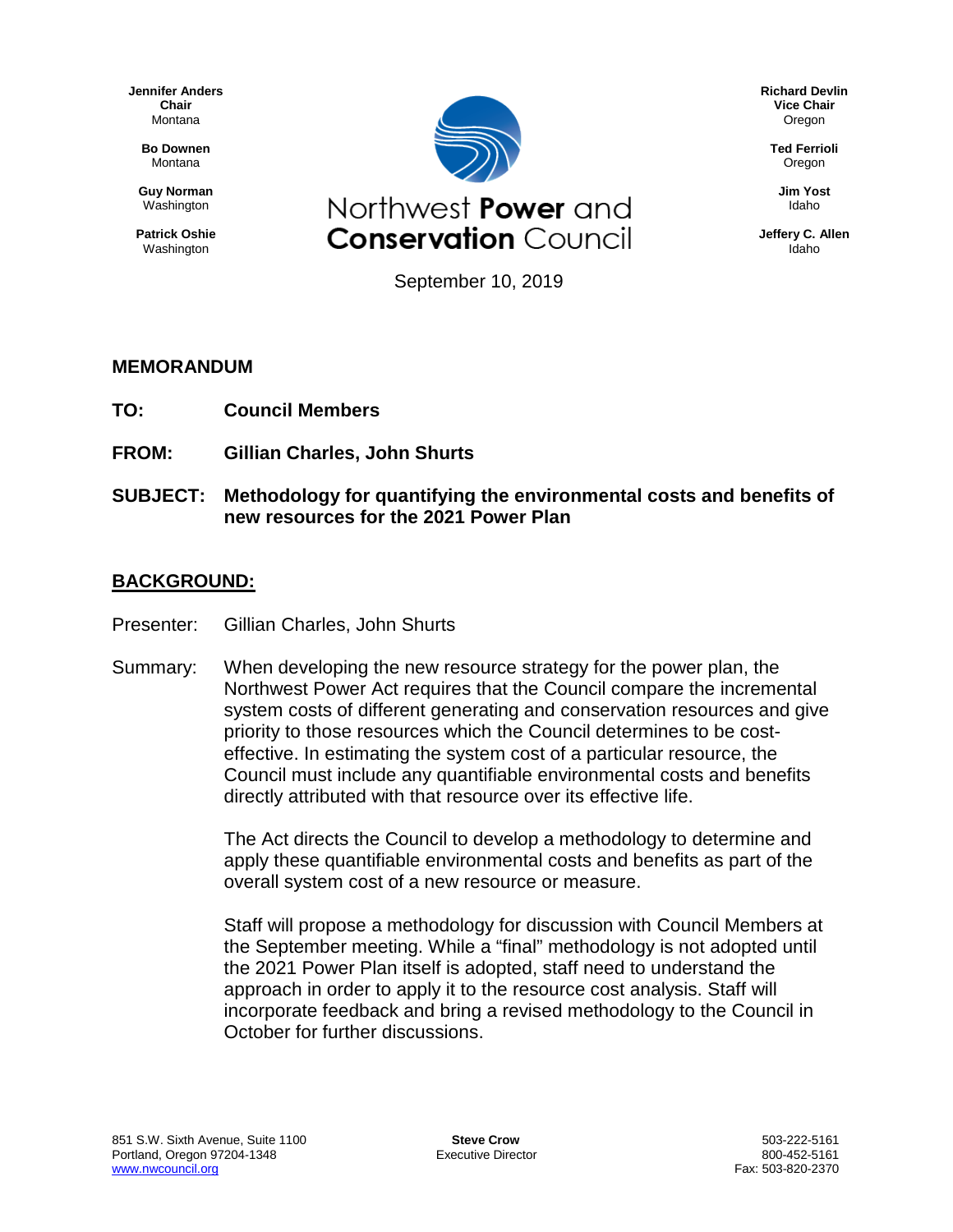While much of the staff proposed approach remains unchanged from previous power plans, there is one area where new publications and data are available and additional attention from the Council is necessary – quantifying environmental benefits. Staff will describe the new information available and the context in which it bears consideration in the methodology.

- Relevance: The development of the 2021 Power Plan is well underway and staff is working with its advisory committees to develop inputs and assumptions to use in the analysis. An understanding of the methodology for quantifying the environmental costs and benefits of new resources is necessary now in order to apply the methodology to the resource cost assumptions.
- Workplan: A.4.2 Develop environmental methodology, existing system, transmission availability, renewable portfolio standards, emissions and other datasets for the 2021 Plan
- More Info: To review the Seventh Power Plan's methodology for quantifying environmental the costs and benefits of new resources, see [Chapter 19.](https://www.nwcouncil.org/sites/default/files/7thplanfinal_chap19_envmethod_1.pdf)

["Public Health Benefits per kWh of Energy Efficiency and Renewable](https://www.epa.gov/sites/production/files/2019-07/documents/bpk-report-final-508.pdf)  [Energy in the United States,](https://www.epa.gov/sites/production/files/2019-07/documents/bpk-report-final-508.pdf)" U.S. Environmental Protection Agency, July 2019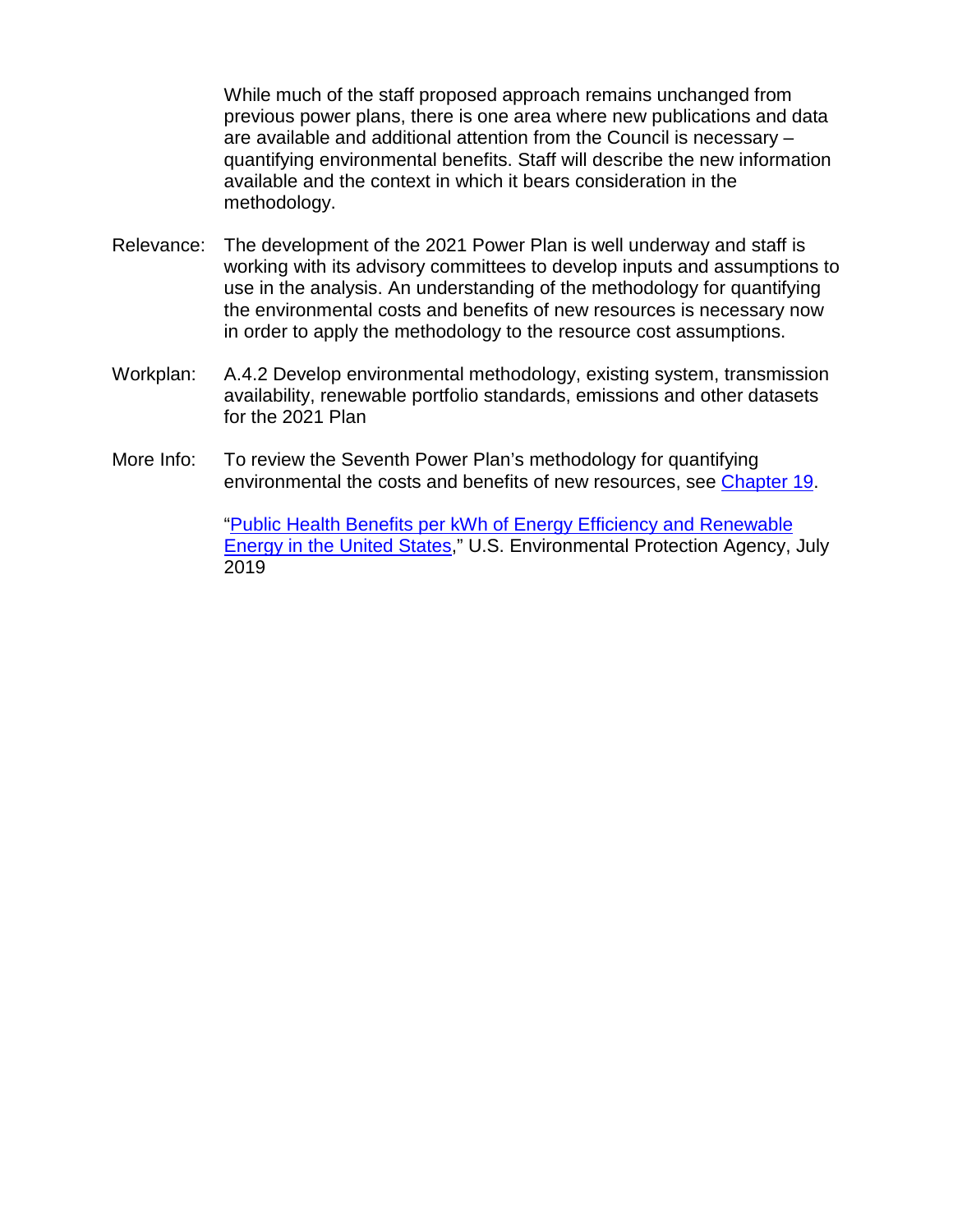

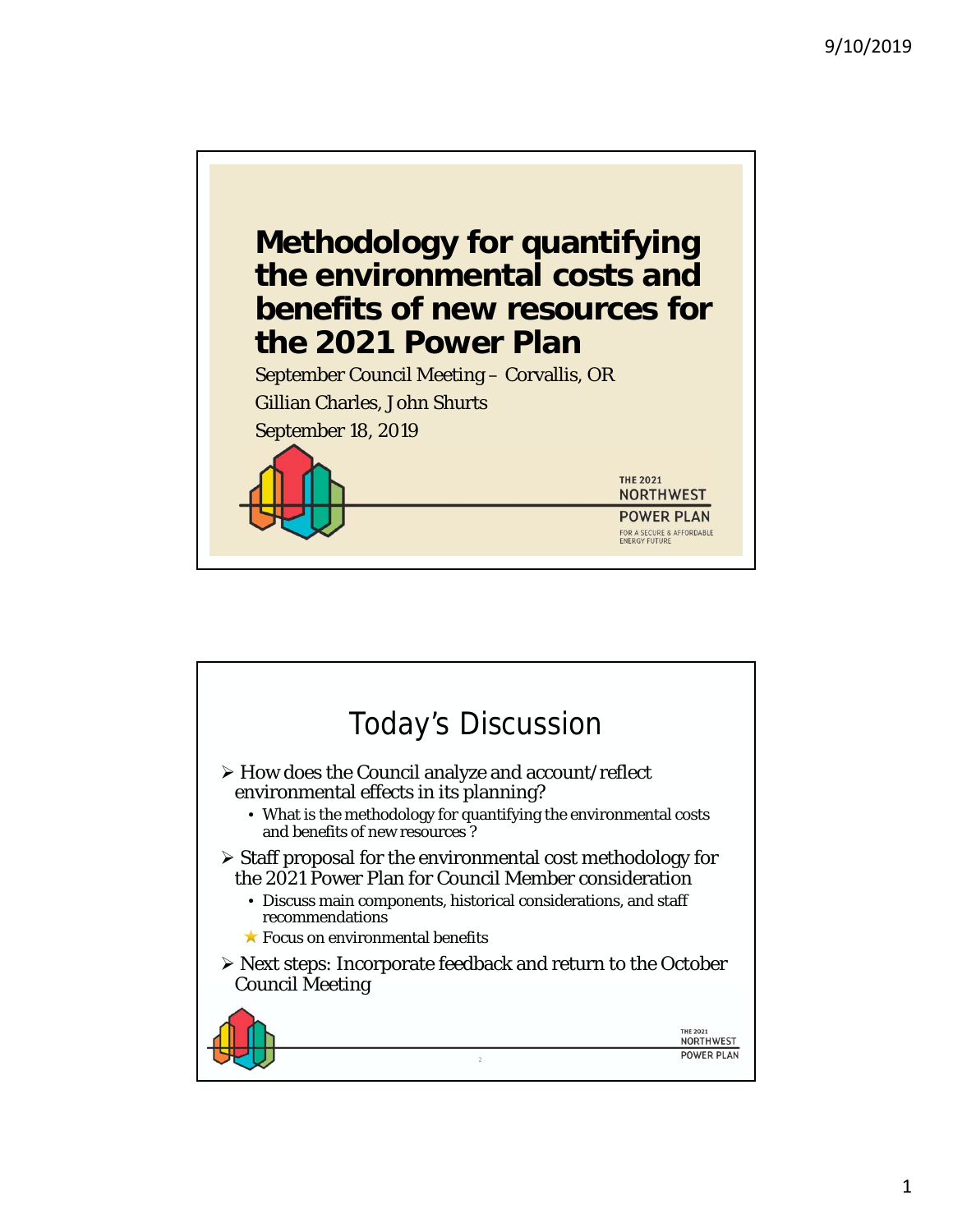## Due Consideration and Power Plan Analysis

The Council considers a wide array of environmental effects related to the power system and integrates these effects into its analysis in a variety of ways

• Section 4(e)(2) calls for the Council to develop the scheme for implementing conservation measures and developing generating resources "with **due consideration**" for environmental quality, fish and wildlife, and compatibility with the existing system in developing a resource strategy

There are many "vehicles" in the Power Plan to incorporate these effects, and these vehicles often interact and affect one another

• The methodology for quantifying the environmental costs and benefits of new resources is one of those vehicles



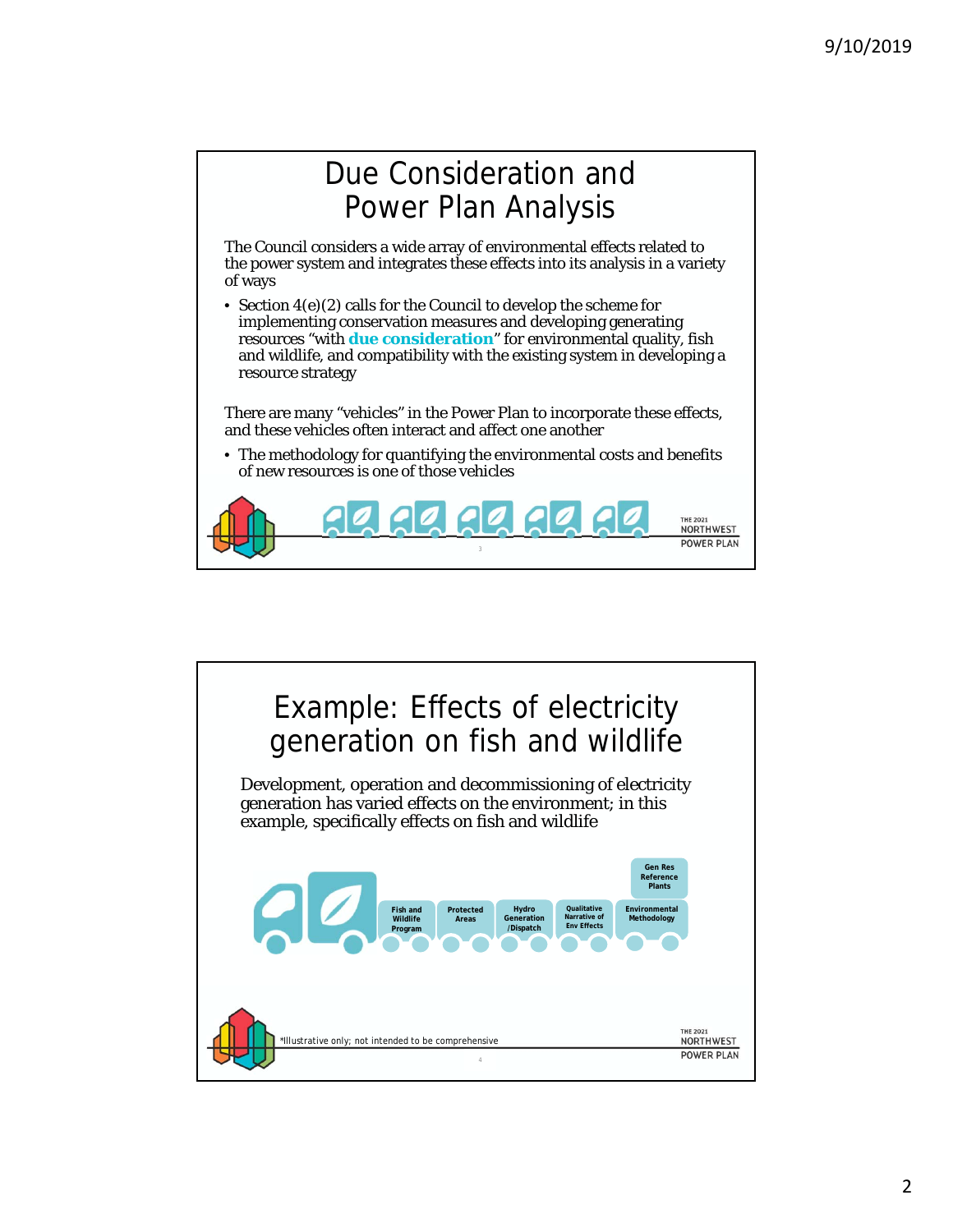# Example: State Clean Energy Regulations

Several states have adopted renewable portfolio standards and more recently, clean energy/carbon reduction policies to address emissions and climate change in the electricity sector



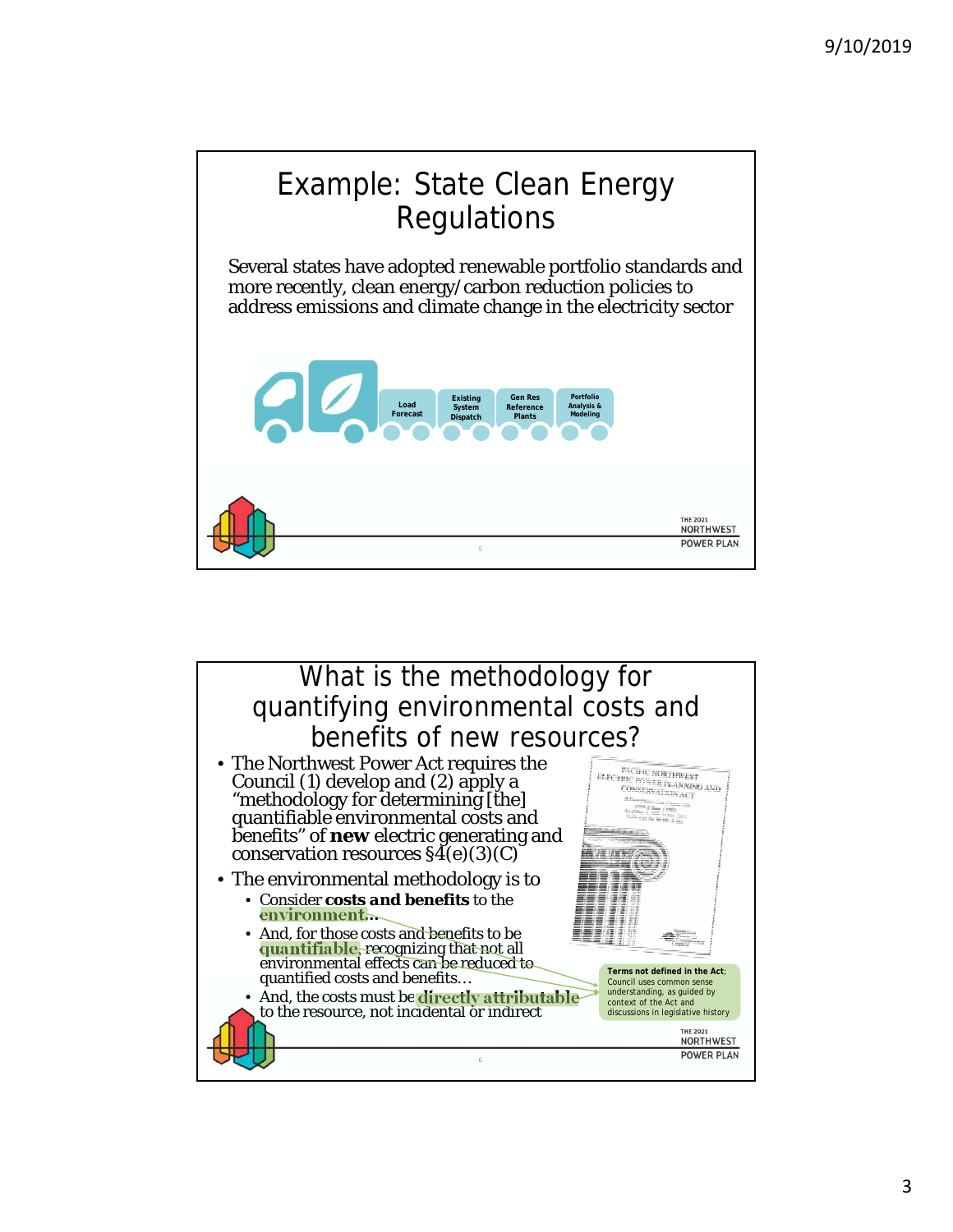

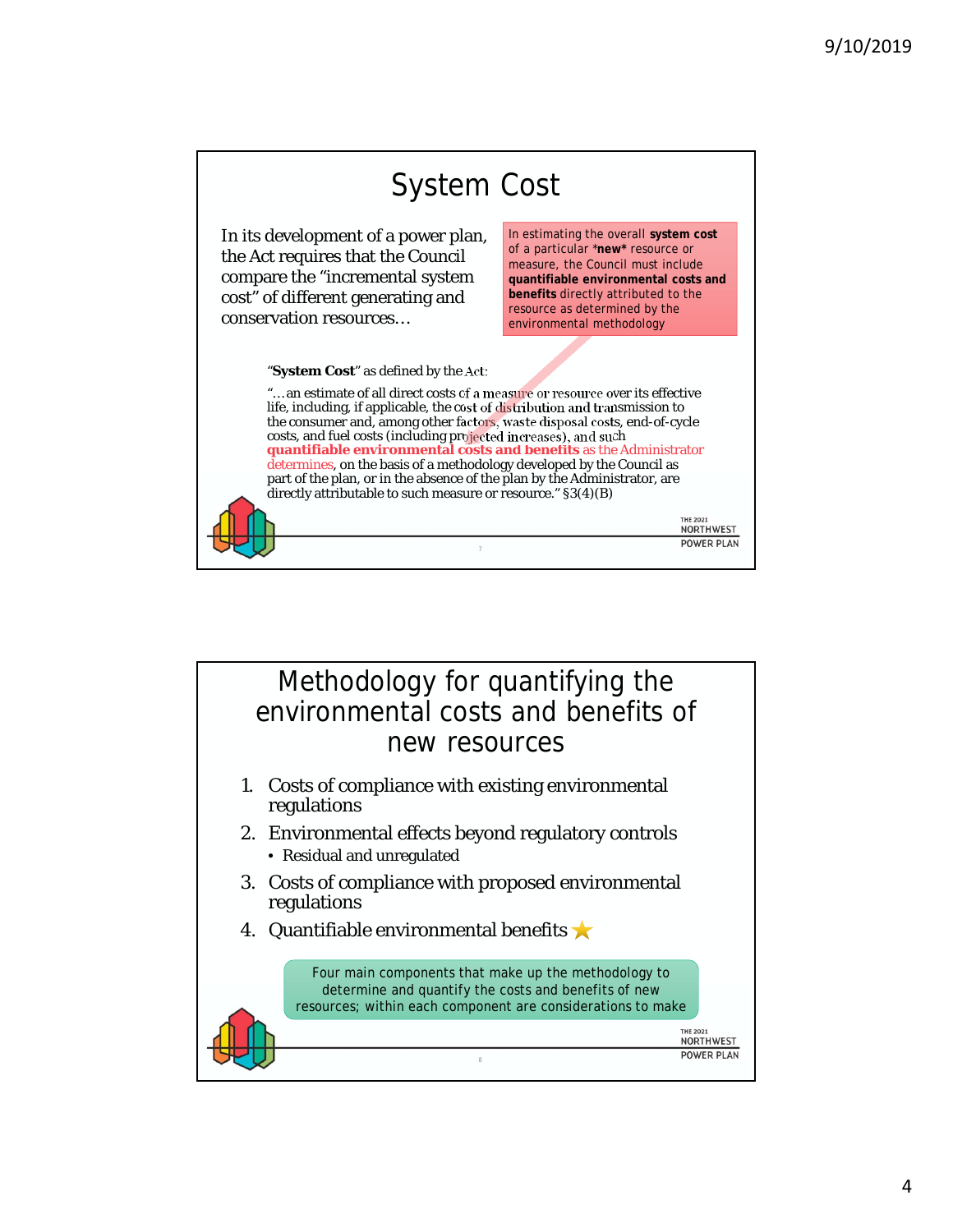

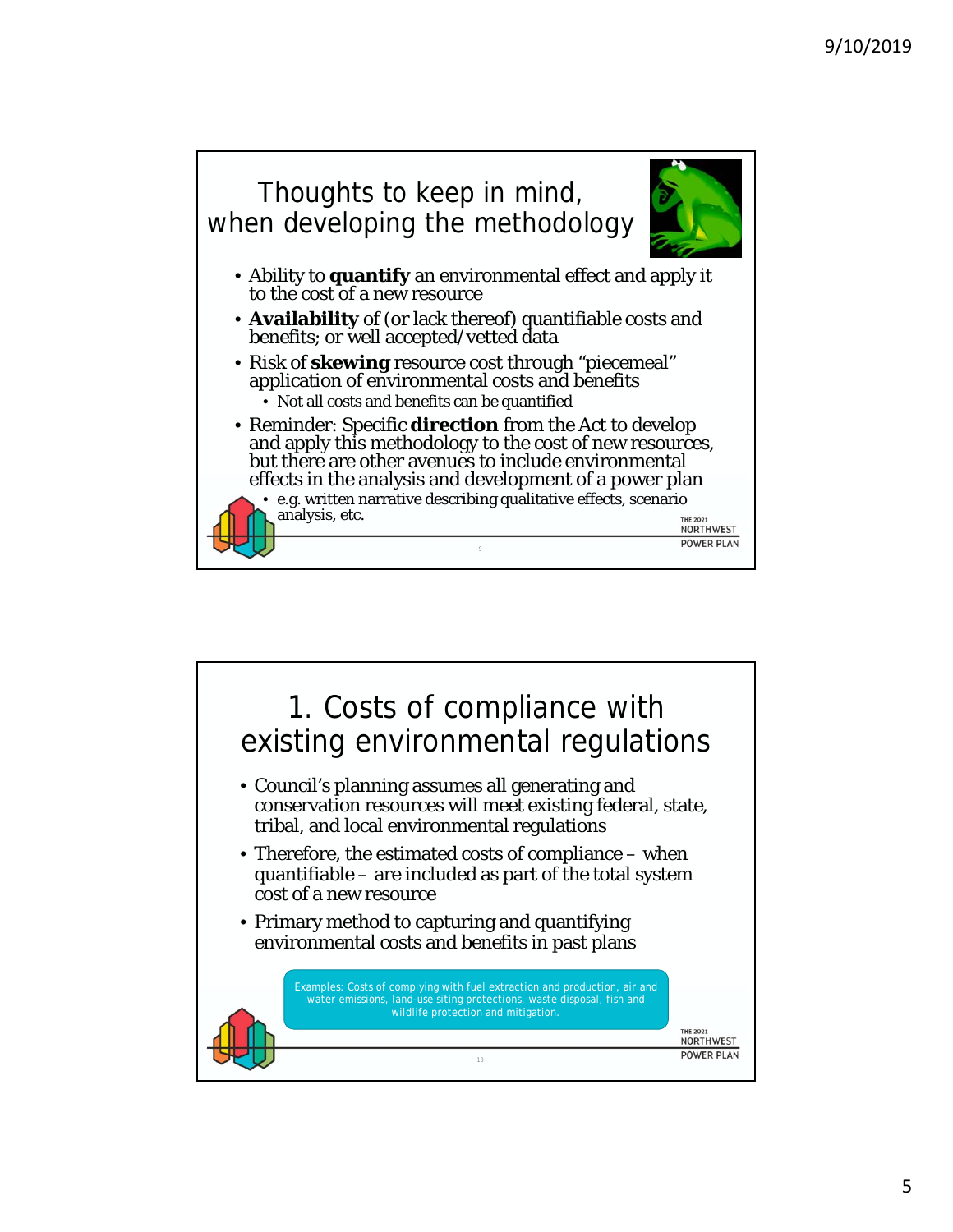

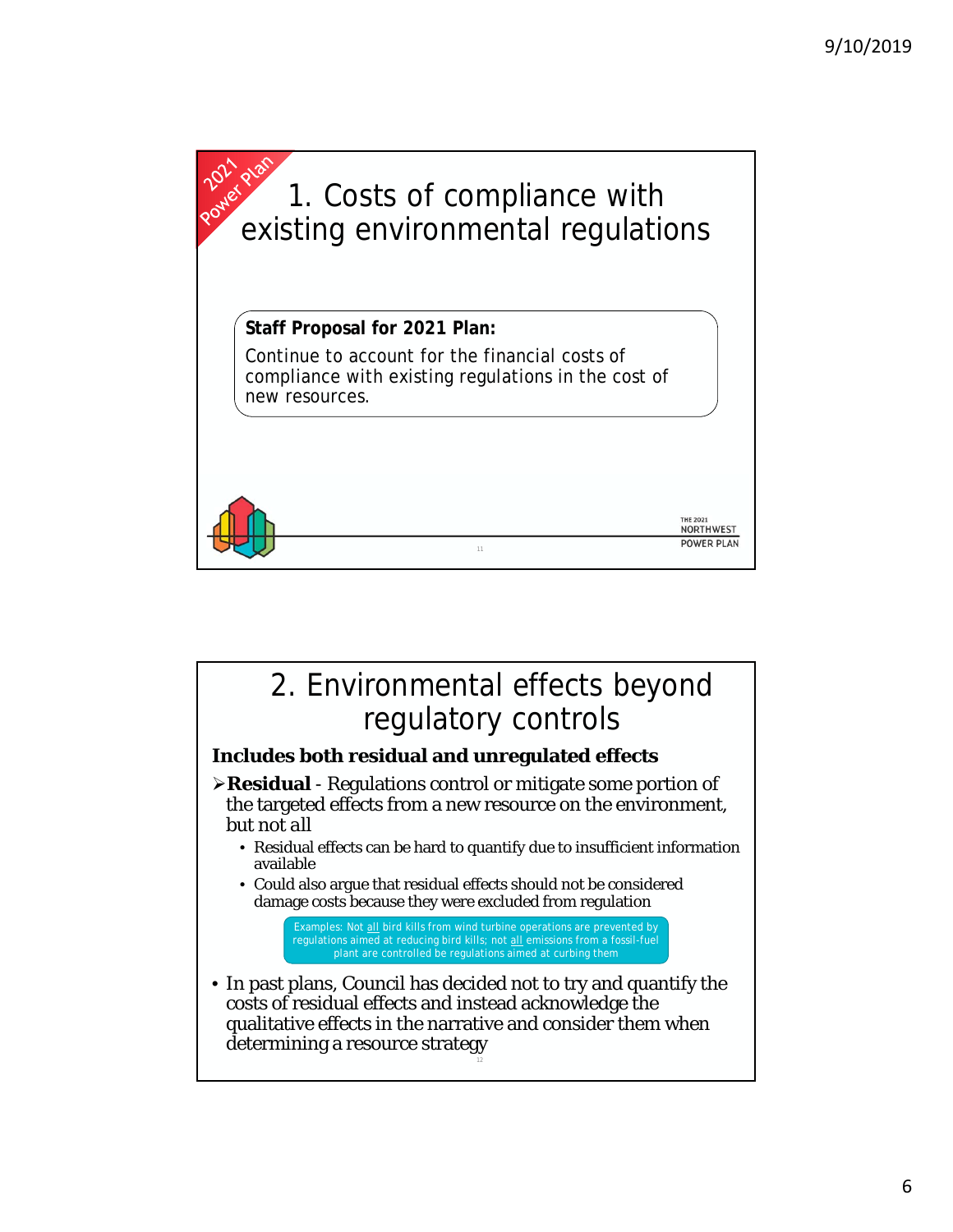

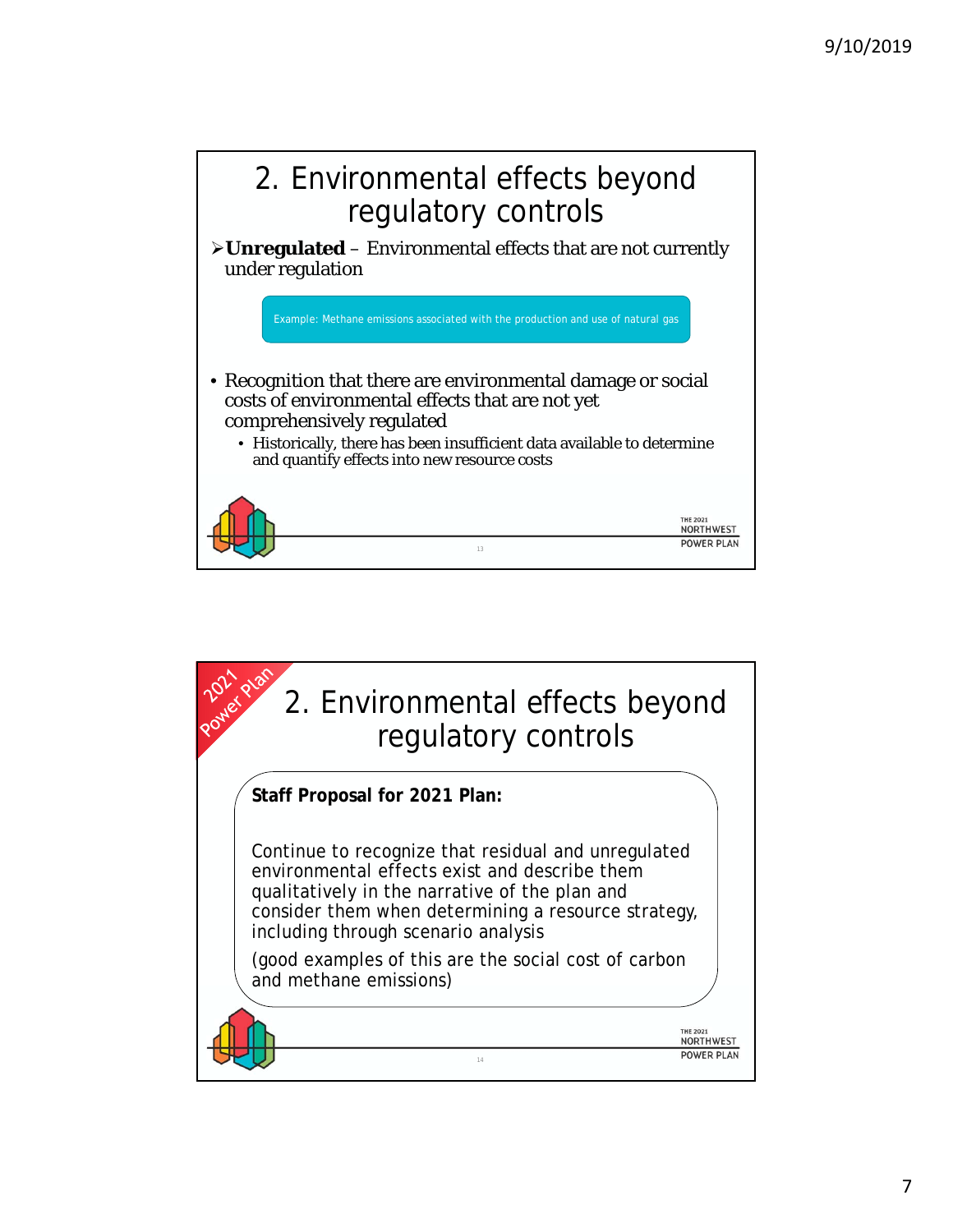

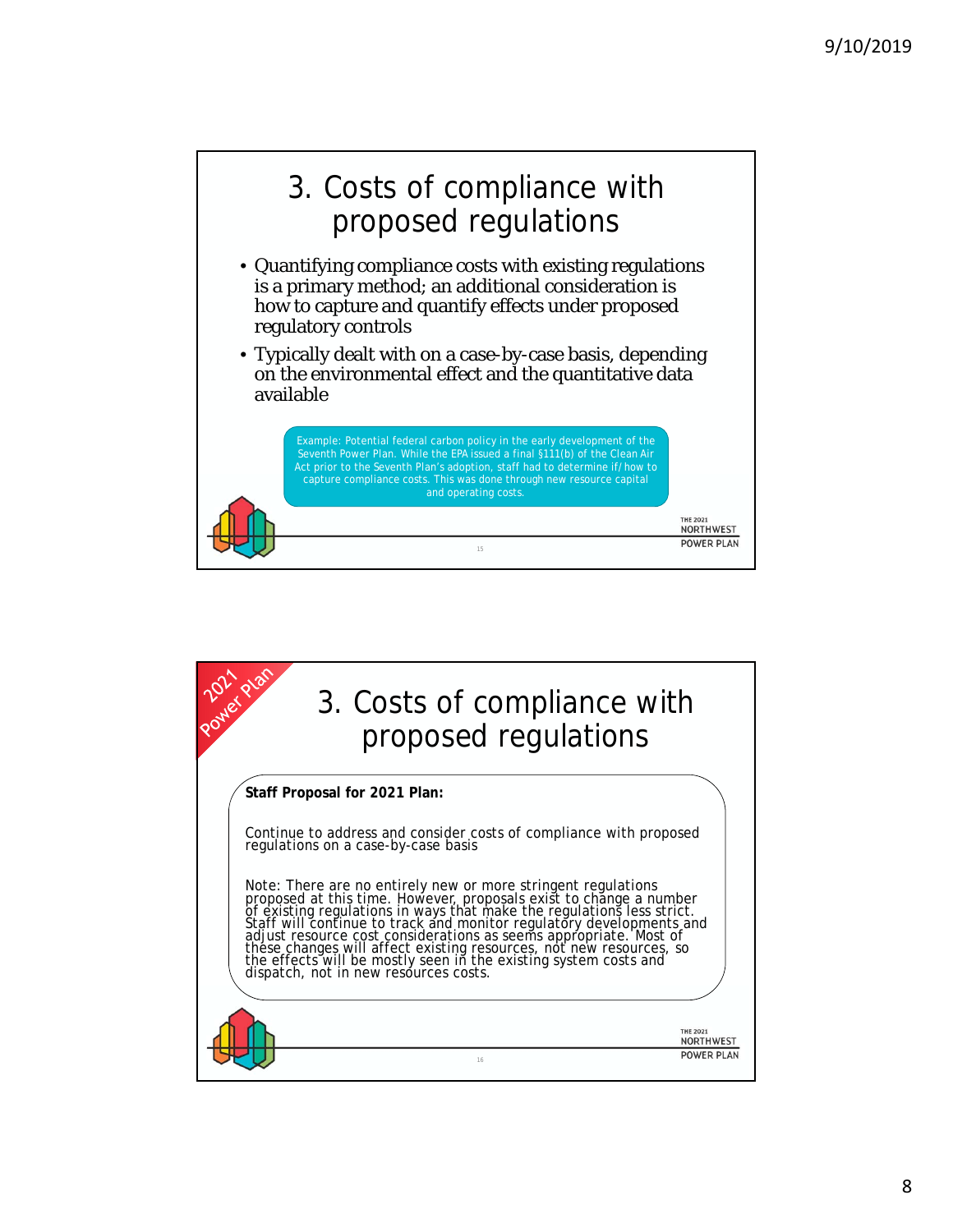

![](_page_10_Picture_2.jpeg)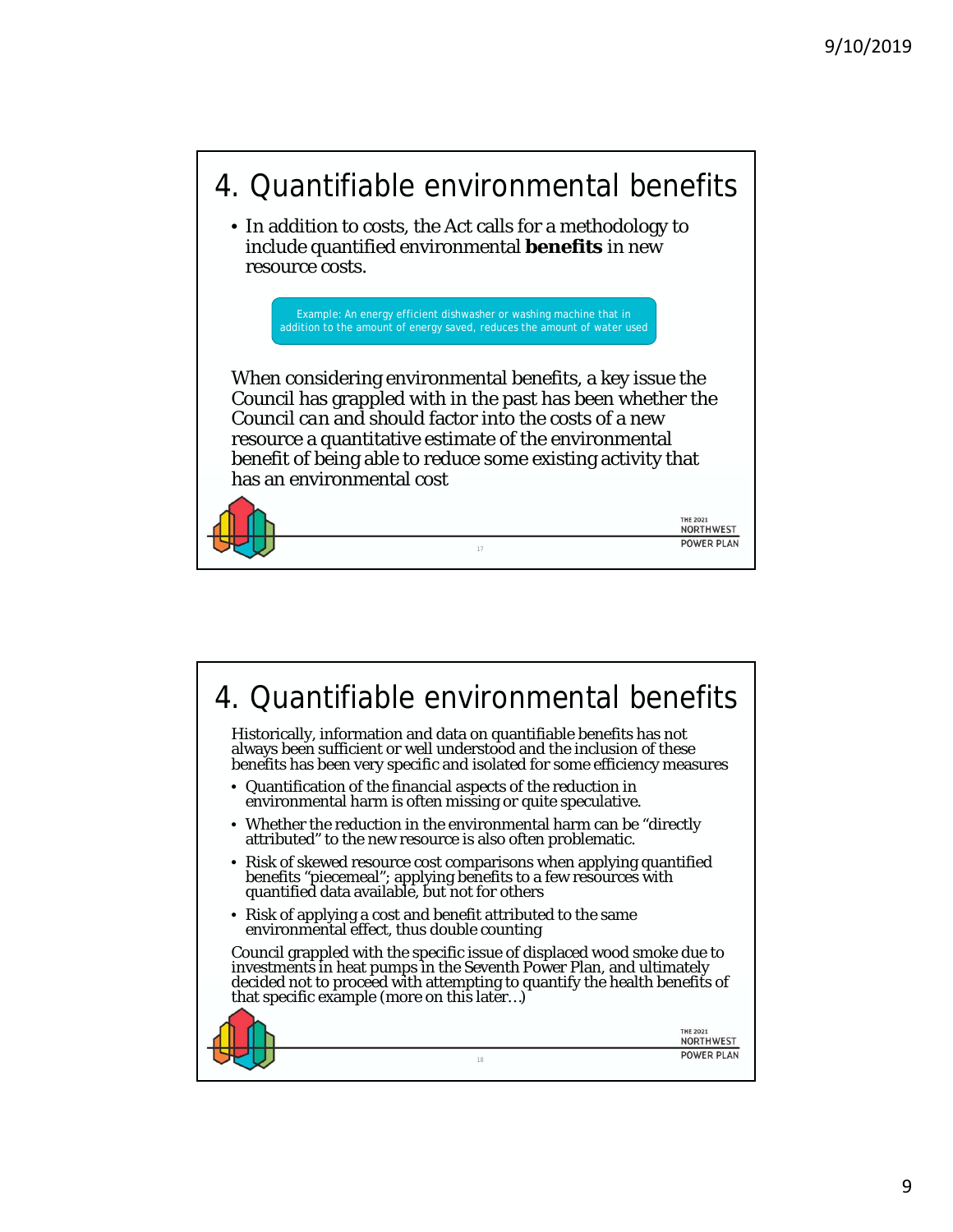![](_page_11_Figure_1.jpeg)

![](_page_11_Picture_2.jpeg)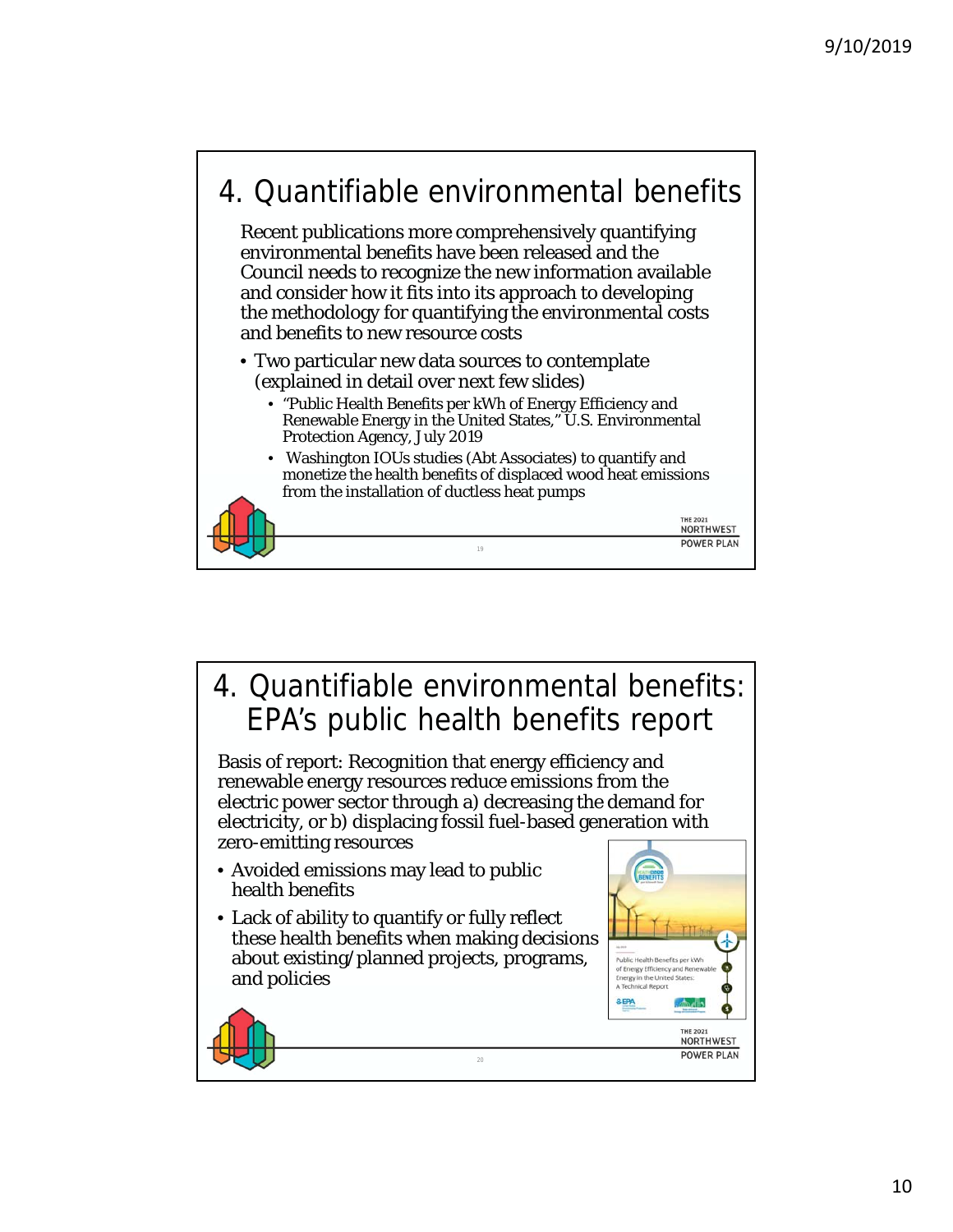![](_page_12_Figure_1.jpeg)

![](_page_12_Picture_2.jpeg)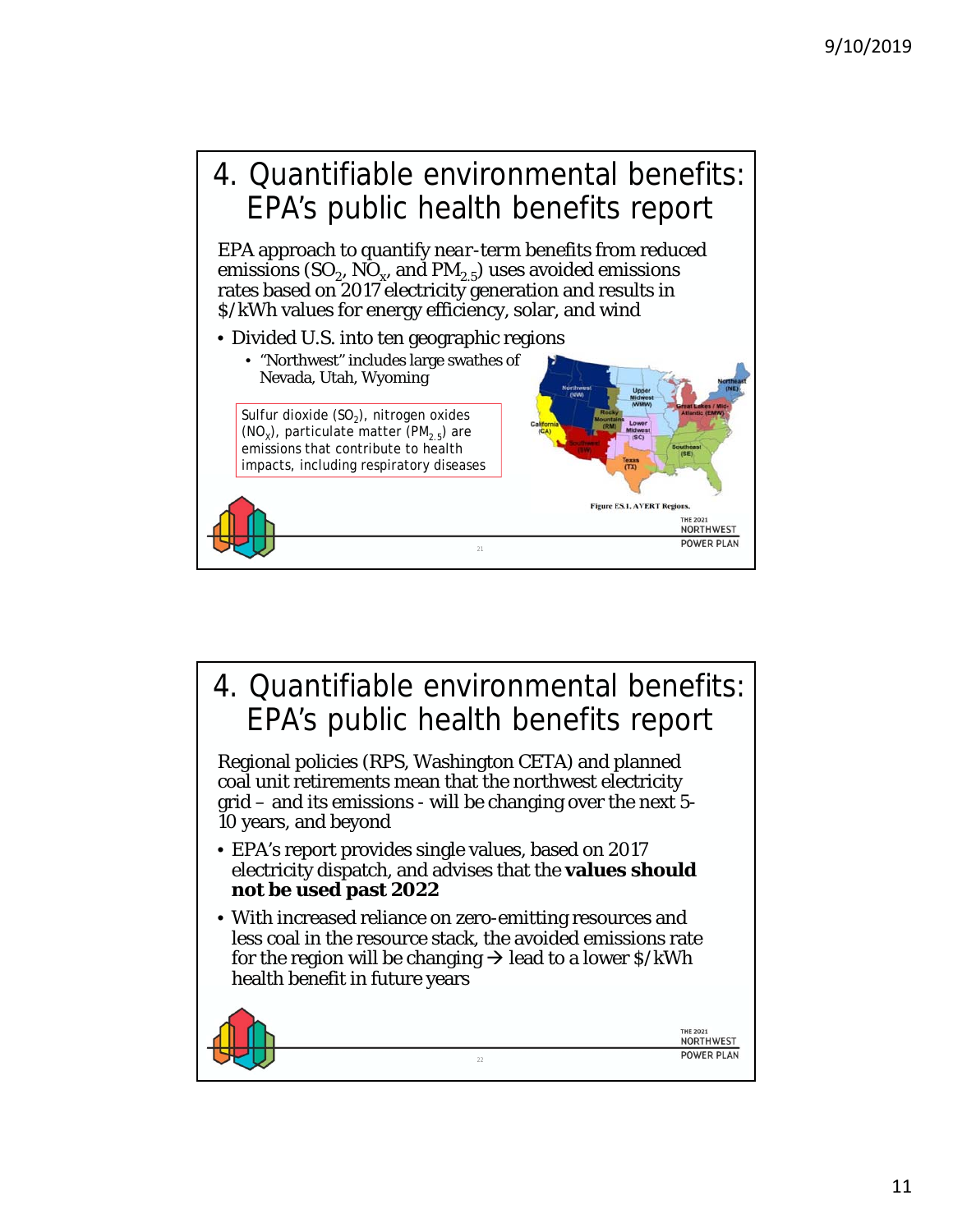![](_page_13_Figure_1.jpeg)

![](_page_13_Figure_2.jpeg)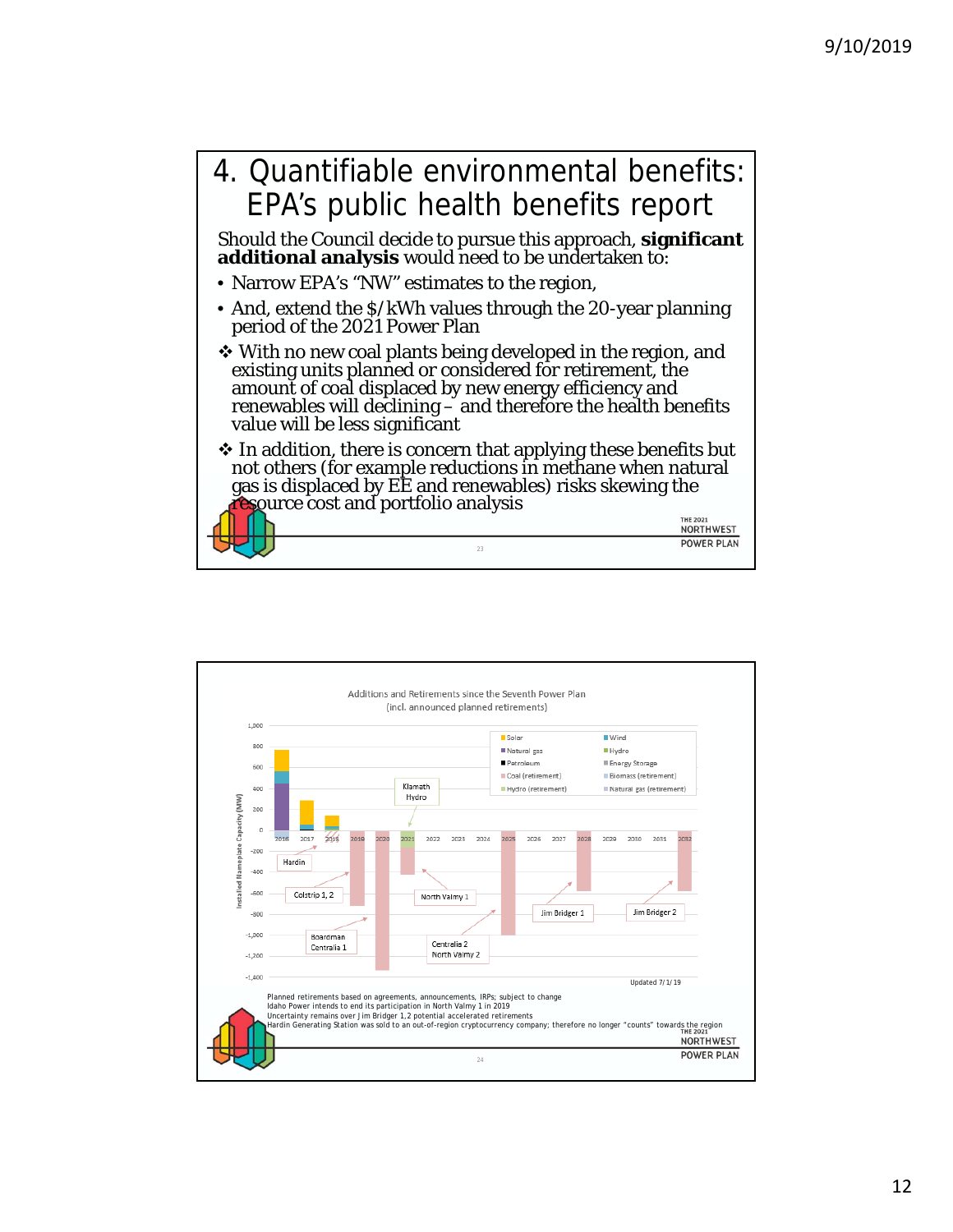### 4. Quantifiable environmental benefits: WA IOUs studies on displaced wood smoke

Puget Sound Energy, Avista, and PacifiCorp were directed by the Washington UTC staff to conduct studies in their service territories to quantify and monetize the health benefits of wood smoke emissions displaced by the installation of a new ductless heat pumps (energy efficiency measure)

- Analysis was based off of 2016 report by the Council's Regional Technical Forum (RTF) that explored the relationship between changes in wood smoke emissions and health impacts
- Abt Associates was the contractor for all studies

![](_page_14_Picture_5.jpeg)

![](_page_14_Picture_6.jpeg)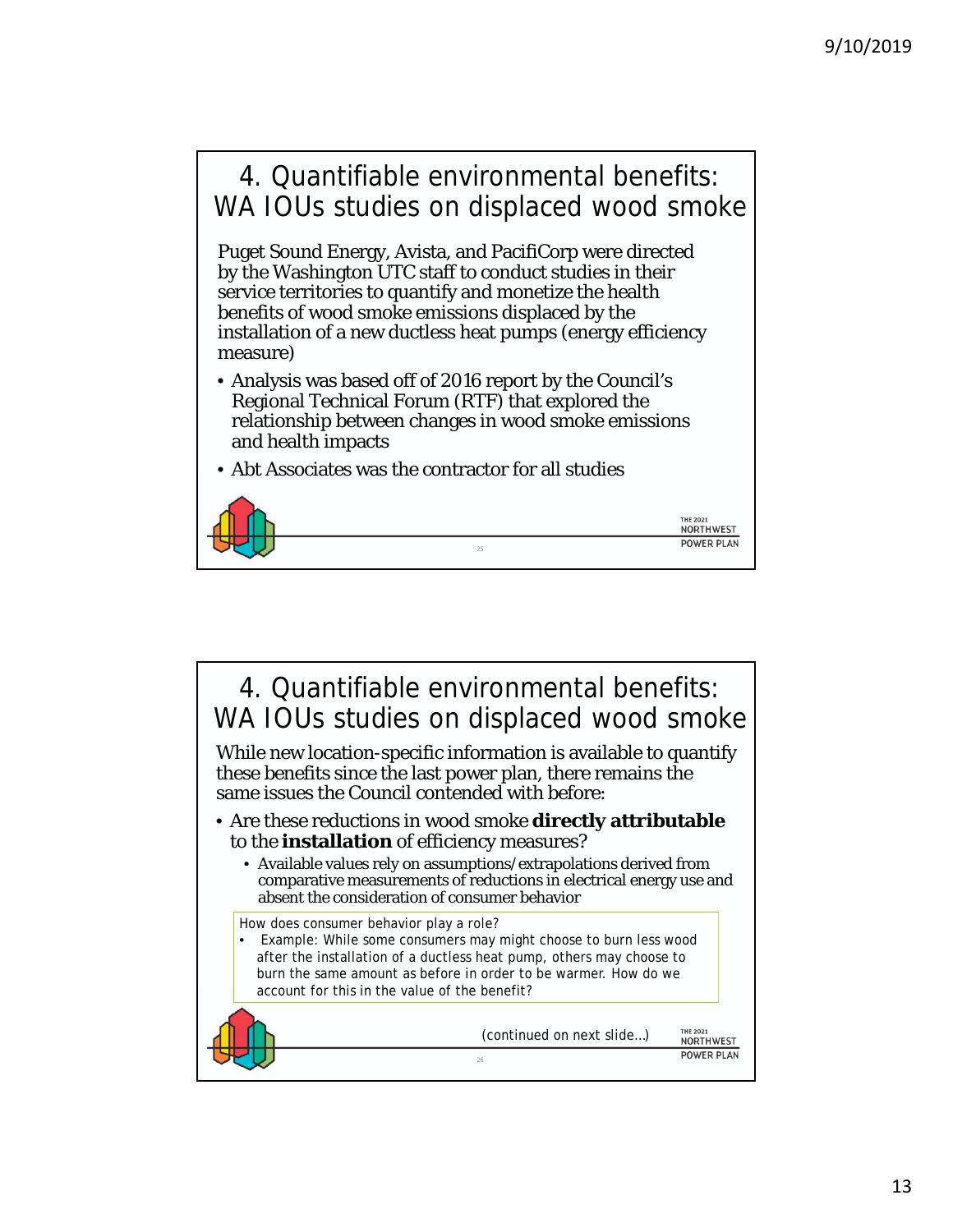### 4. Quantifiable environmental benefits: WA IOUs studies on displaced wood smoke

- By applying quantified benefits to the cost of *some* efficiency measures to account for this one environmental account for this one environmental<br>effect, are we skewing the resource cost comparison with measures that have environmental benefits that are not quantified?
- Are there efficiency measures that can lead to an **increase** in wood smoke? (e.g. an energy efficient refrigerator releases less waste heat into the house and theoretically could increase the heating load – which could be met with wood-burning stoves/fireplaces)
- Additional analysis and/or contract funds would be necessary to extrapolate the WA utility data to the region

![](_page_15_Picture_5.jpeg)

![](_page_15_Picture_6.jpeg)

28

<sub>27</sub>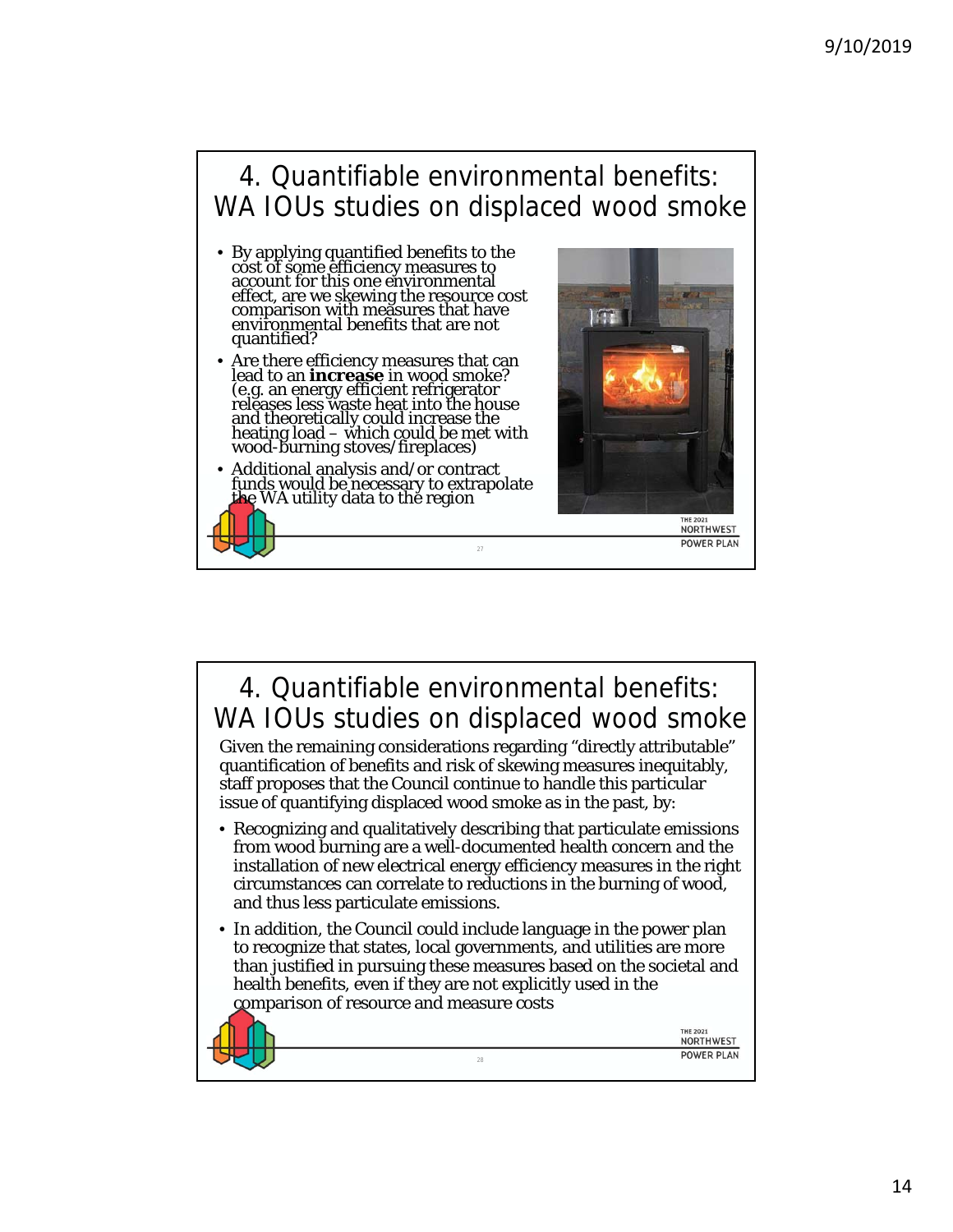![](_page_16_Picture_1.jpeg)

![](_page_16_Picture_2.jpeg)